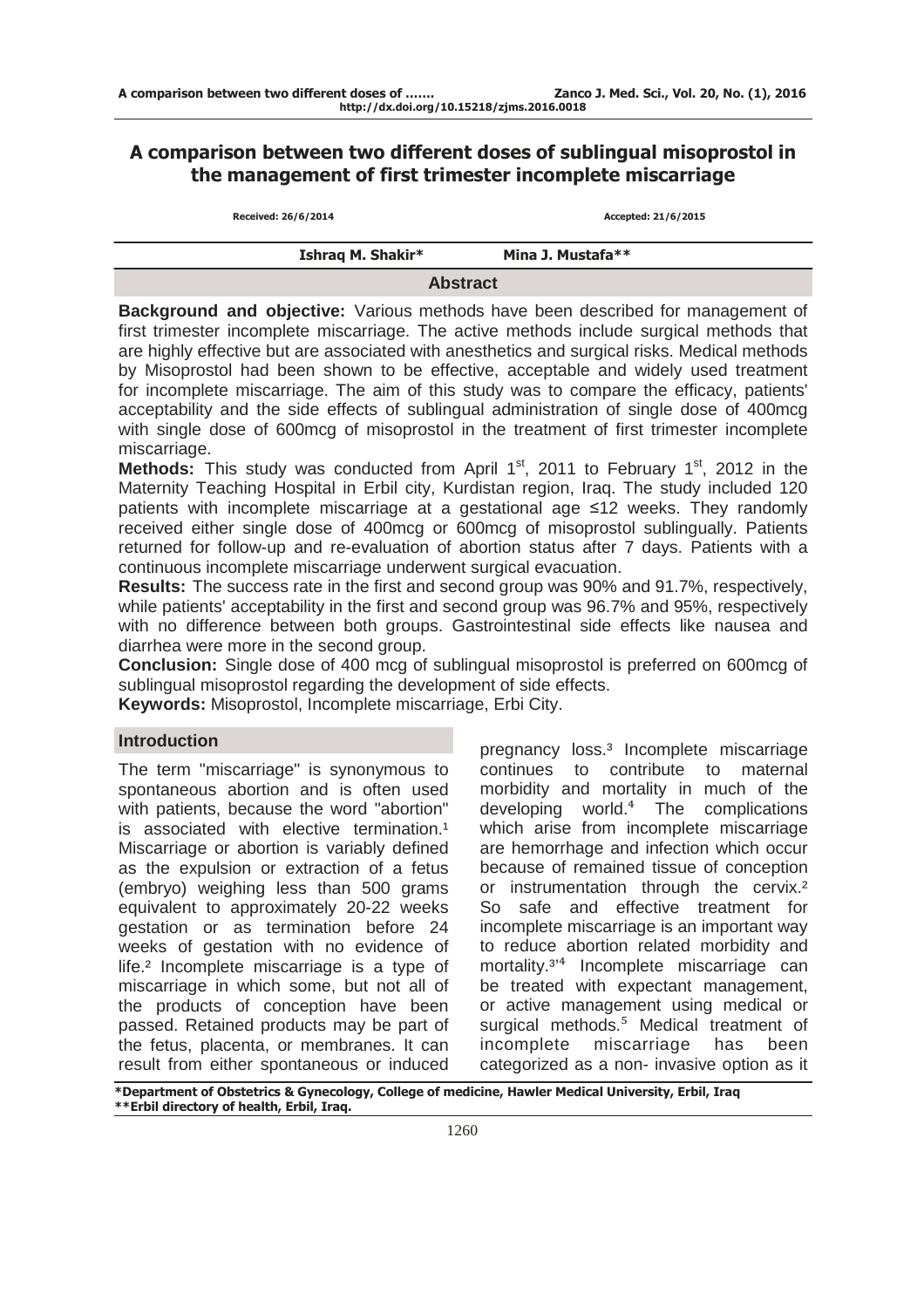| A comparison between two different doses of | Zanco J. Med. Sci., Vol. 20, No. (1), 2016 |
|---------------------------------------------|--------------------------------------------|
| http://dx.doi.org/10.15218/zjms.2016.0018   |                                            |

avoids the risks of women morbidity for those undergoing surgical evacuation, and require few resources and has the potential to improve greatly women's access to appropriate and effective care at secondary and even primary health care facilities. It is suitable for women far from surgical care facilities,<sup>6</sup> not wanting hospital admission or unfit for general anesthesia.<sup>5,6</sup> Misoprostol is a synthetic prostaglandin E1 analogue indicated for prevention and treatment of gastric and duodenal ulcers resulting from long-term use of non- steroidal antiinflammatory drugs. It is available in tablets form 200 mcg and 100 mcg in the market since 1985 in more than 87 countries and can be administered by different routes; orally, vaginally, rectally, buccally and sublingually. It is cheap, easily available, can be stored at room temperature for up to three years without long term effects on the women's health.<sup>7</sup> In addition, misoprostol like natural prostaglandin affects more than one tissue of the body, including the stomach lining and the smooth muscle of uterus and the cervix.<sup>8</sup> Many studies have shown that the uterotonic and cervical ripening properties of misoprostol make it an accepted and widely used treatment for incomplete miscarriage.<sup>9</sup> The more recent studies suggest sublingual route of misoprostol to be the most potent<sup>10</sup>, and quickest onset of action compared to the other routes of administration due to high vascularity of buccal cavity. It also avoids the first pass effect through the liver,  $9'11$ and painful vaginal administration and is more convenient to be taken and acceptable by women.<sup>12</sup> The aim of this study was to compare the efficacy, patients' acceptability and the side effects of sublingual administration of single dose of 400mcg with single dose of 600mcg of misoprostol in the treatment of first trimester incomplete miscarriage.

## **Methods**

This comparative study was conducted from April  $1<sup>st</sup>$ , 2011 to February <sup>1st</sup>, 2012, at the Maternity Teaching Hospital in Erbil

city, Kurdistan region, Iraq. Among patients who attended the out-patient clinic, 120 pregnant women were interviewed and included in this study after taking written consent. All patients were cases of first trimester incomplete miscarriage with gestational age ≤12 weeks from last menstrual period. They had uneventful history with normal general examination. Gynecological examination revealed enlarged uterus with vaginal bleeding, and dilatation of the internal cervical os. Hemoglobin, blood group and Rhesus factor were estimated for patients under study. The diagnosis of incomplete miscarriage was confirmed by ultrasound examination showing evidence of retained products of conception. Exclusion criteria included signs and symptoms of hemodynamic instability or shock, suspicion of ectopic pregnancy, signs of pelvic infection and/or sepsis, known allergy to misoprostol or other prostaglandins, and history or evidence of disorders that represent contra -indication to the use of misoprostol like severe pulmonary diseases as asthma, congenital or acquired heart diseases, hypertension, prolonged use of corticosteroid, sickle cell anemia and adrenal insufficiency.<sup>12</sup> These patients were divided randomly into two groups (60 patients for each group). The first group received a single dose of 400 microgram misoprostol sublingually (Misotac). The second group received a single dose of 600 microgram misoprostol sublingually. These patients were instructed to hold these tablets under the tongue for about 30 minutes and after that any remaining tablet fragments can be swallowed with water.<sup>13</sup> Treatment success was defined as complete evacuation of the uterus without the need for surgical intervention. At the day 7 follow-up visits, the abortion status of each woman was assessed using clinical examination, including an interview, bimanual examination and ultrasound examination. Women with substantial retained products in the uterus on examination on study day 7 underwent surgical evacuation. When the treatment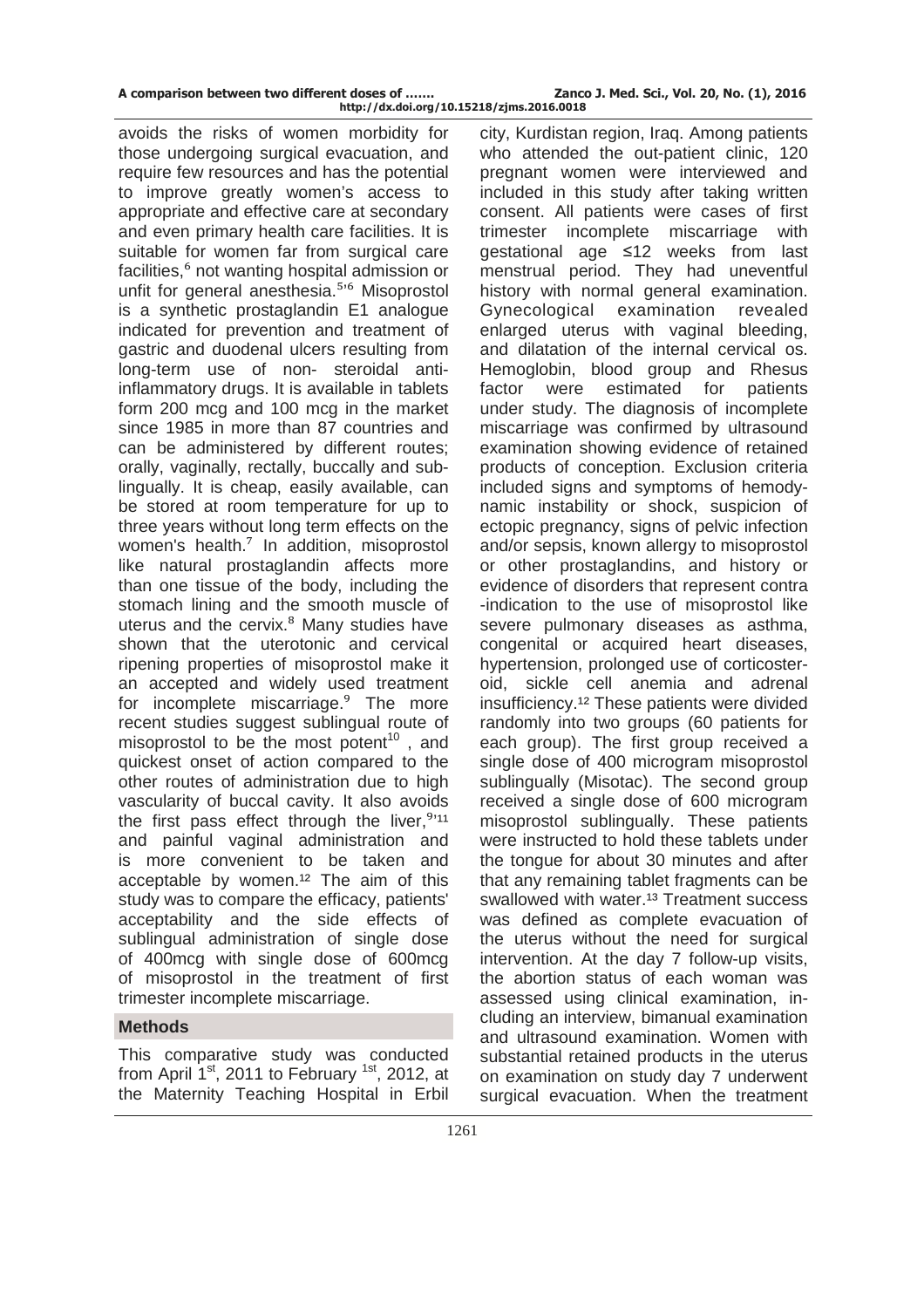| A comparison between two different doses of | Zanco J. Med. Sci., Vol. 20, No. (1), 2016 |
|---------------------------------------------|--------------------------------------------|
| http://dx.doi.org/10.15218/zjms.2016.0018   |                                            |

was completed, women were interviewed to assess the acceptability of their assigned method. This study was approved by the Research Ethics Committee of the College of Medicine of Hawler Medical University. Written informed consents were obtained from all women accepted to participate in this study. The statistical package for the social sciences (version 18) was used for data entry and analysis. Chi square test of association and t-test were used whenever applicable. Chi square test of association was used to compare between proportions while t-test was used to compare between two means. A  $P$  value  $\leq 0.05$  was considered statistically significant.

#### **Results**

The characteristics of both groups were compared regarding maternal age, parity, previous miscarriage and previous caesarean section are shown in Table 1.

The mean maternal age  $\pm$  SD of the first group was  $29.48 \pm 5.803$  years compared with the second group of  $28.93 \pm 5.301$ years ( $P = 0.589$ ). Eighteen patients (30%) in the first group and 9 patients (15%) in the second group had previous miscarriages,  $(P = 0.049)$ . In the first group 10 patients (16%) had previous caesarean section compared with 8 patients (13%) in the second group,  $(P = 0.16)$ . The distribution of gestational age in both study groups is shown in Table 2. The gestational age of 32 patients (53.3%) in the first group ranged between 5-8weeks compared with 29 patients (48.3%) in the second group. The gestational age of 28 patients (46.7%) in first group ranged between 9-12 weeks compared with 31 patients (51.7%) in the second group. All these differences were statistically not significant.

**Table 1:** Demographic characteristics of patients in both study groups.

| <b>Variables</b>                   | Group 1     | Group 2          | P value |
|------------------------------------|-------------|------------------|---------|
| Age in years (mean $\pm$ SD)       | $29.48 + 5$ | $28.93 \pm 5.30$ | 0.589   |
| Previous miscarriages (No. & %)    | 18(30%)     | 9(15%)           | 0.049   |
| Previous cesarean sections (No.&%) | 10(16%)     | 8(13%)           | 0.16    |

**Table 2:** Distribution of gestational age in both study groups.

| <b>Gestational age</b> | Group 1<br>No. (%) | Group <sub>2</sub><br>No. (%) | <b>Total</b><br>No. (%) |
|------------------------|--------------------|-------------------------------|-------------------------|
| 5-8 weeks              | $32(53.3\%)$       | 29(48.3%)                     | $61(50.8\%)$            |
| 9-12 weeks             | 28(46.7%)          | 31(51.7%)                     | 59(49.2%)               |
| Total                  | 60(100%)           | 60(100%)                      | 120(100%)               |
|                        |                    |                               |                         |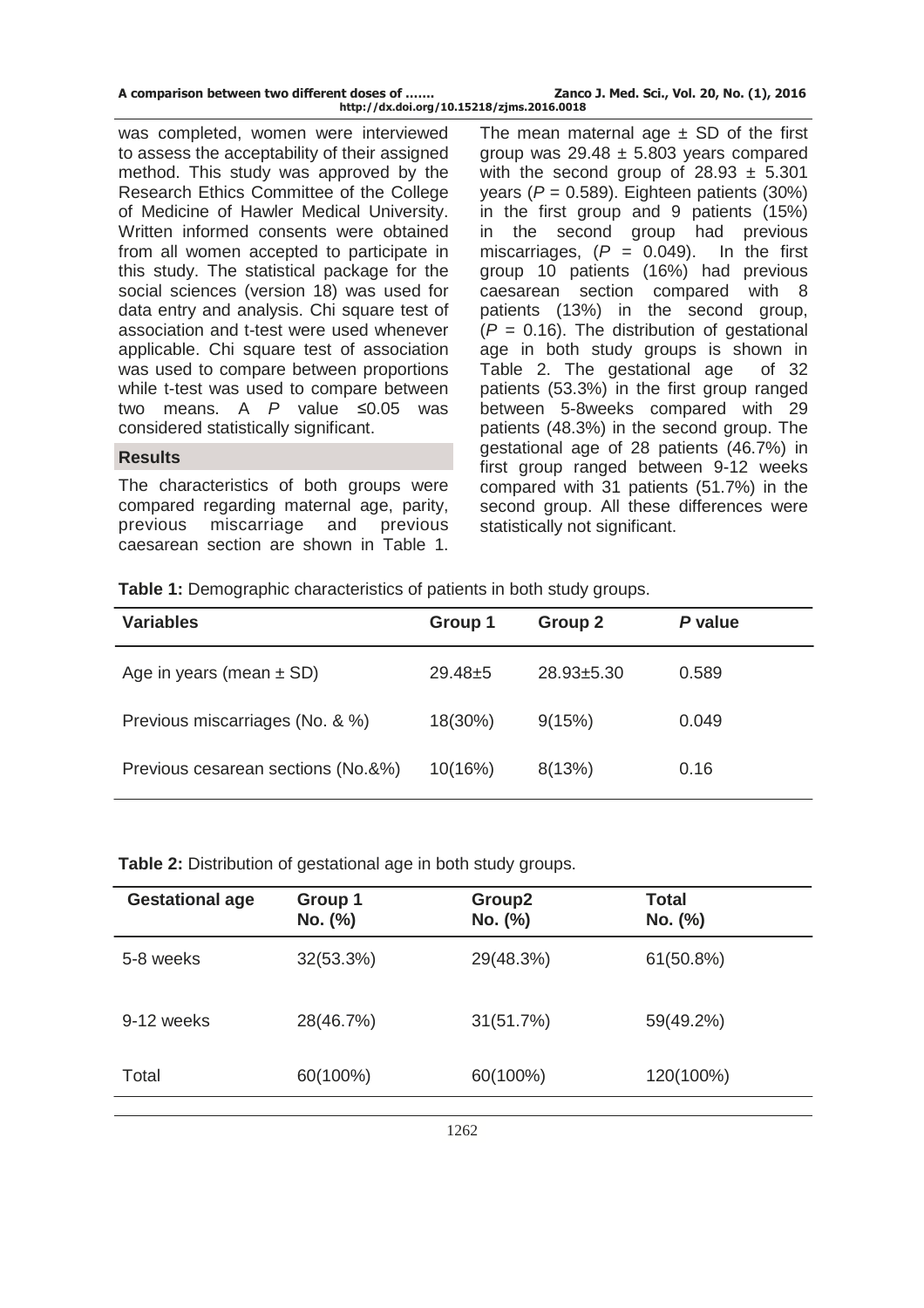| A comparison between two different doses of | Zanco J. Med. Sci., Vol. 20, No. (1), 2016 |
|---------------------------------------------|--------------------------------------------|
| http://dx.doi.org/10.15218/zjms.2016.0018   |                                            |

The outcome of medical treatment is shown in Table 3. Fifty four patients (90%) were successfully treated with single dose of 400mcg sublingual misoprostol compared with 55 patients (91.7%) were successfully treated with single dose of 600mcg sublingual misoprostol with no significant difference between the two groups. In the first group only six patients (10%) ended with surgical evacuation compared with only five patients (8.3%) in the second group with no significant difference between the two groups. Among these six patients (10%) in the first group, two patients (3.3%) developed severe vaginal bleeding in the first day of treatment and immediate evacuation was done by curettage compared with three patients (5%) in the second group. Another four patients (6.7%) in the first group were failed to complete miscarry

during follow-up visit, and underwent surgical evacuation, compared with only two patients (3.3%) in the second group. Table 4 shows the frequency of side effects in the two groups. Most side effects were more common in the Group 2 compared with Group 1 with only nausia and diarrhea showing a statistically significant difference  $(P = 0.032)$ . The patients' acceptability in each study group is shown in Table 5. The acceptability rate in the first group was 58 patients (96.7%) compared to 57 patients (95%) in the second group  $(P = 0.85)$ , and the difference was statistically not significant. However, two patients (3.3%) in first group did not like to choose this method again in future if they were allowed to choose in comparison to three patients (5%) in the second group  $(P = 0.85)$ .

| Table 3: The outcome of medical management in each of the study groups. |  |
|-------------------------------------------------------------------------|--|
|-------------------------------------------------------------------------|--|

| <b>Outcome</b> | Group 1<br>No. (%) | Group 2<br>No. (%) | P value |
|----------------|--------------------|--------------------|---------|
| <b>Success</b> | 54(90.5%)          | 55(91.7%)          |         |
| Failure        | $6(10\%)$          | 5(8.3%)            | 0.752   |
| Total          | 60(100%)           | 60(100%)           |         |

|  |  |  |  | Table 4: Frequency of side effects occurred in both study groups. |
|--|--|--|--|-------------------------------------------------------------------|
|--|--|--|--|-------------------------------------------------------------------|

| Side effect    | Group 1<br>No. (%) | Group 2<br>No. (%) | P value |  |
|----------------|--------------------|--------------------|---------|--|
| Abdominal pain | 19(31.7%)          | 26(43.3%)          | 0.187   |  |
| Nausea         | 4(6.7%)            | 12(20%)            | 0.032   |  |
| Vomiting       | 2(3.3%)            | 4(6.7%)            | 0.679   |  |
| Diarrhea       | 4(6.7%)            | 12(20%)            | 0.032   |  |
| Headache       | 4(6.7%)            | 7(11.7%)           | 0.343   |  |
| Shivering      | 6(10%)             | 6(10%)             | 1.00    |  |

|  |  |  |  |  | <b>Table 5:</b> Acceptability of patients in each study group. |
|--|--|--|--|--|----------------------------------------------------------------|
|--|--|--|--|--|----------------------------------------------------------------|

| <b>Acceptability</b> | Group1<br>No. (%) | Group<br>No. (%) | Total | P value |
|----------------------|-------------------|------------------|-------|---------|
| Yes                  | 58(96.7%)         | 57(95%)          | 115   |         |
| No                   | 2(3.3%)           | 3(5%)            | 5     | 0.85    |
| Total                | 60(100%)          | 60(100%)         | 120   |         |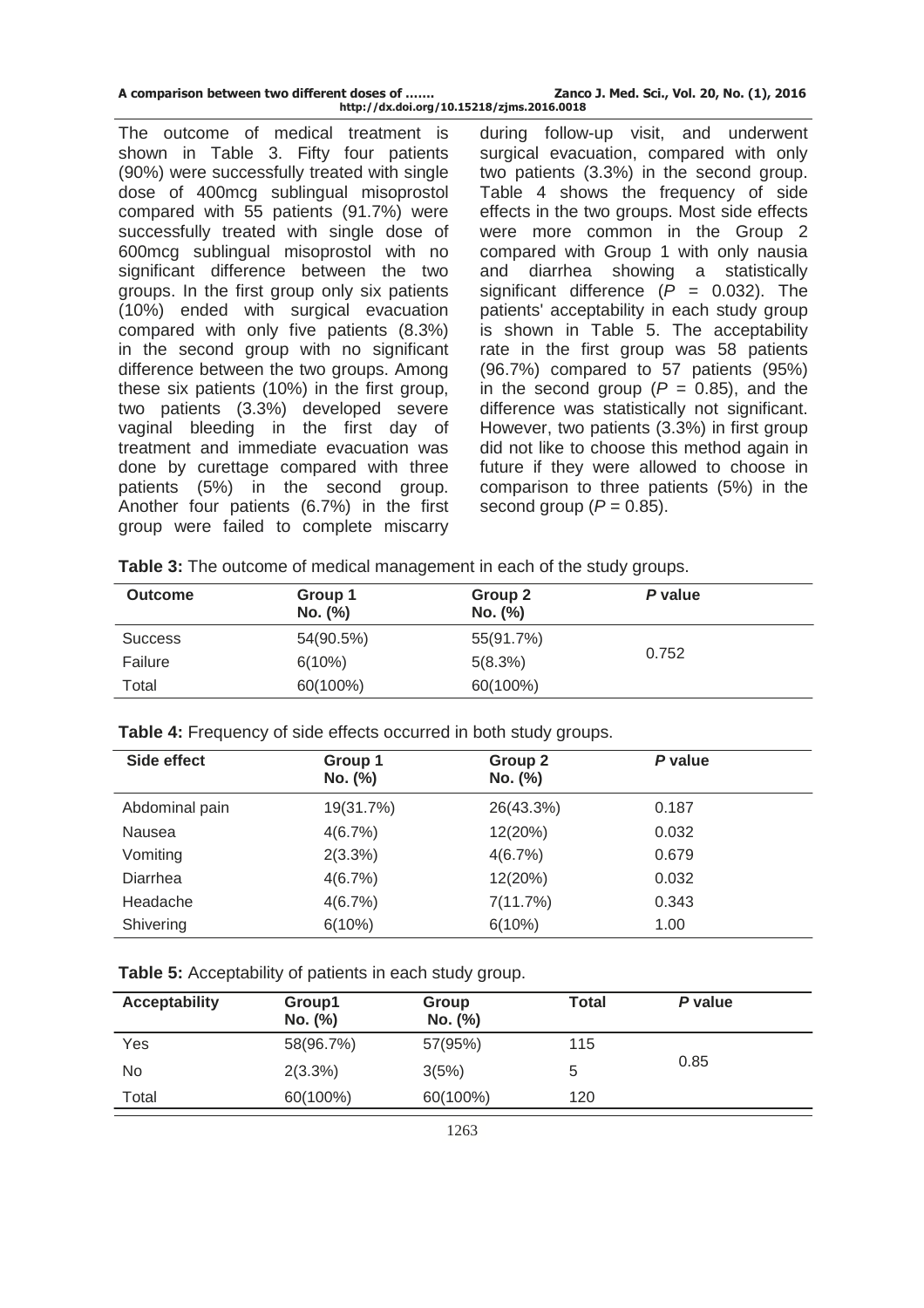### **Discussion**

The World Health Organization estimates that maternal mortality from abortionrelated complications accounts for 13% of all maternal deaths. Acute and long-term morbidities can include sepsis, hemorrhage and intra-abdominal injuries, while the resulting economic and emotional burden on families and communities is substantial.<sup>13'14</sup> Post-abortion care, a term commonly used by international reproductive health community refers to a specific set of services for women experiencing problems from all types of spontaneous or induced abortion.<sup>6</sup> Post-abortion care programs have recommended surgical methods for treatment of incomplete miscarriage, it works very well and provides a highly effective means of uterine evacuation, but surgical techniques require sterilized equipment along with providers skilled in their use and increased risks associated with anesthesia and instrumentation of the uterus.<sup>15</sup> Now post-abortion care programs recommended misoprostol for treatment of incomplete miscarriage since its safe, effective and acceptable nonsurgical method<sup>16'17</sup> based on the studies which documented the ability of misoprostol to induce uterine contractions and soften the cervix to empty the uterus in cases of incomplete abortion and miscarriage in the first trimester, $15$  and use of misoprostol for medication-based post-abortion care services has the capacity to increase women's access to treatment of incomplete miscarriage and abortion and reduce the financial burden on the health-care system.<sup> $18'19$ </sup> The results of this study were encouraging that sublingual administration of single dose of 400 mcg or 600 mcg misoprostol alone for medical evacuation of incomplete miscarriage up to 12 weeks successfully evacuated the uterus for 90% and 91.7% of patients respectively and acceptability was 96.7% and 95% respectively and there was no significant difference in both groups, and no serious adverse events were experienced by the

patients, and allows a significant proportion of women to avoid surgical intervention. No previous study was found to compare 400mcg versus 600mcg sublingual misoprostol and only few published studies using sublingual misoprostol in the treatment of first trimester incomplete miscarriage and abortion. A study by Diop et al compared the efficacy, safety and acceptability of single dose of 400 mcg sublingual misoprostol and single dose of 600 mcg oral misoprostol in 150 patients for management of first trimester incomplete miscarriage. They reported a high efficacy of single dose of 400 mcg sublingual misoprostol which was 91%, which is slightly higher than our result may be due to larger sample size, and acceptability rate was 97%.<sup>20</sup> Another comparable study done by Raghavan and Bynum included more than 200 women with first trimester incomplete miscarriage and they divided in to two groups, oral group received single dose of 600 mcg misoprostol and sublingual group received single dose of 400 mcg misoprostol. They found that sublingual group has same complete miscarriage rate compared with oral group with efficacy rate 90%, this finding matches with our result.<sup>21</sup> A study by Nevine et al from Egypt included 697 women with incomplete miscarriage and compared the safety, efficacy, and acceptability of single dose of 400 mcg sublingual misoprostol with that of manual vacuum aspiration. The result was high success rate in both study group, 98.3% for misoprostol group which is higher than our result and may be due to the larger sample size. Regarding the side effects, 4% of misoprostol group had vomiting, 33.9% had abdominal cramps and complications like heavy vaginal bleeding was reported in 3% of misoprostol users, and the acceptability was 97%. These findings matches with our results, but 40% of patients had nausea and 20% had chills which is higher than our results, which may be due to larger sample size. $2^2$  This study agrees with a study done by Khadija et al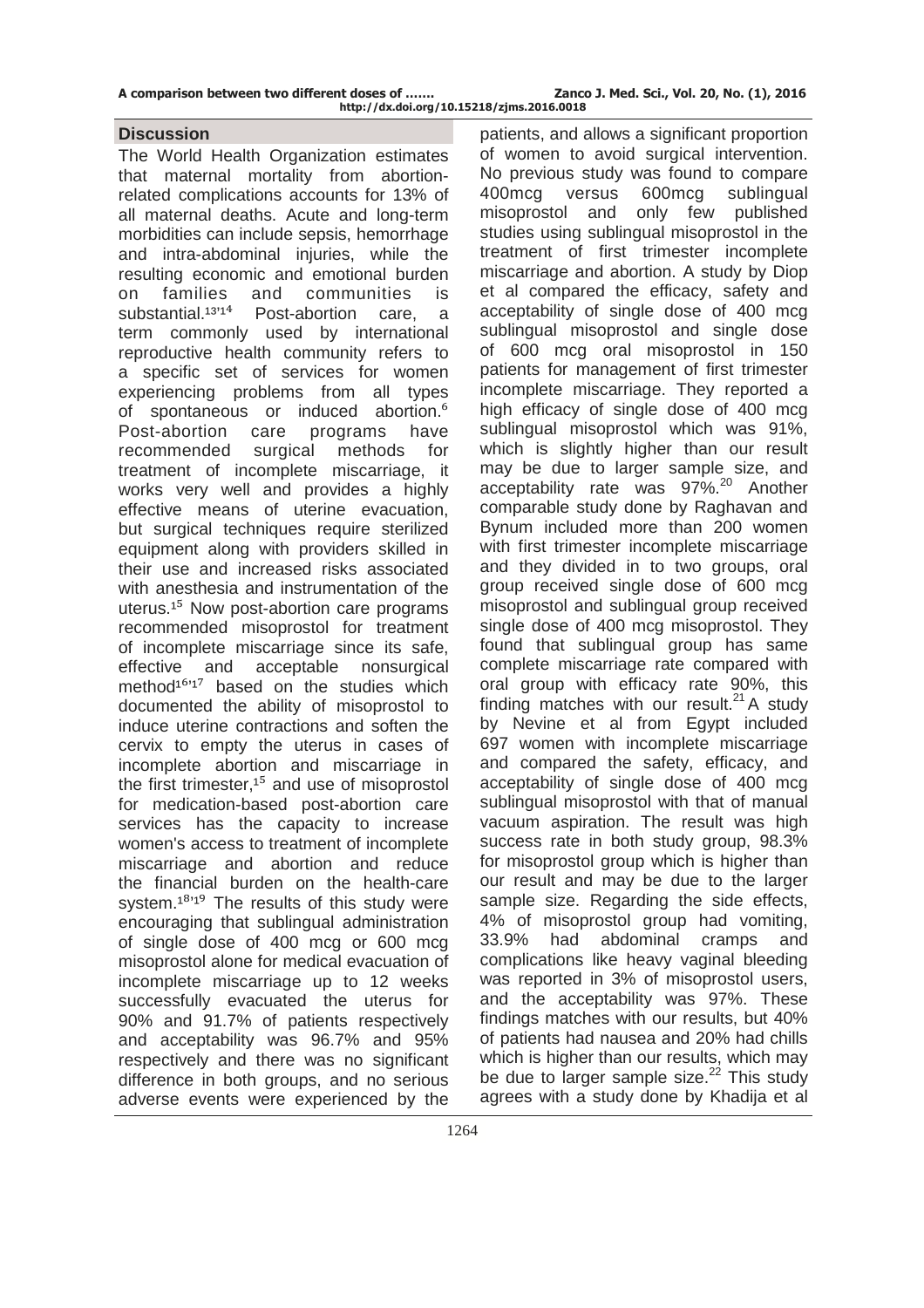| A comparison between two different doses of |
|---------------------------------------------|
| http://dx.doi.org/10.15218/zims.201         |

who compared the effectiveness of single **References** dose of 600 mcg sublingual misoprostol with manual vacuum aspiration for treatment of incomplete miscarriage with a success rate of 92% and acceptability of 95%.<sup>23</sup> The frequency of side effects was similar to the findings of Sadia et al who conducted an observational study among 120 women to evaluate the role of single dose of 600 mcg sublingual misoprostol in the management of first trimester miscarriage. The diarrhea was observed in 20% of women, nausea in 19.2% and shivering was 5.6%, and the complications which reported in this study like heavy vaginal bleeding recorded in 4.7% of patients, and no infection was reported in this study which was similar to our results. $24$  A comparable study done by Paritakul and Phupong that included 64 patients with first trimester incomplete miscarriage to compare single dose of 600 mcg sublingual misoprostol and single dose of 600 mcg oral misoprostol. These patients were evaluated at 48 hours after drug administration for complete miscarriage. The efficacy was high in both groups and the difference was statistically not significant. The acceptability rate of sublingual group reached up to 97%, which agrees with our study, but the success rate was 87.5% which was lower than our result. This may be due to their protocol which evaluated final study outcome after 48 hours or smaller sample  $size<sup>25</sup>$ 

# **Conclusion**

A single dose of 400 mcg sublingual misoprostol is preferred over a single dose of 600 mcg sublingual misoprostol, since it has similar efficacy of the latter in the treatment of first trimester incomplete miscarriage, with lesser gastrointestinal side effects and more acceptability by patients.

## **Conflicts of interest**

The authors report no conflicts of interest.

- 1. Griebel CP, Halvorsen J, Goleman TB. Management of spontaneous abortion. J Am Acad Fam Physician 2005; 72(7): 1243-50.
- 2. Grudzinskas JG. Miscarriage, ectopic pregnancy and Trophoblastic disease. In: Dewhurst's Textbook of Obstetrics and Gynecology for post- graduates. 6th edition. London: Blackwell science. Ltd. 1999:61-64.
- 3. Everett C. Incidence and outcome of bleeding before 20th weeks of pregnancy. Br Med J 1997; 315:32-4.
- 4. Topping J, Farquarson R.G. Spontaneous miscarriage. In: D. Keith Edmonds. Dewhurst's Textbook of Obstetrics and Gynecology. 7th edition. London: Blackwell; 2007.
- 5. Warriner I K Shah I H Preventing unsafe abortion and its consequences: Priorities for research and action. New York: Guttmacher Institute; 2006.
- 6. Dao B, Blum J Is misoprostol a safe, effective and acceptable alternative to manual vacuum aspiration for post abortion care? Result from a randomized trial in Burkina Faso, West Africa. BJOG 2007; 114: 1368-75.
- 7. World health Organization. Global and regional estimates of the incidence of unsafe abortion and associated mortality. Unsafe abortion. Geneva: WHO; 2003.
- 8. World health Organization (WHO). Technical and Managerial guide lines for prevention and treatment. Complications of abortion. Geneva: WHO; 2000.
- 9. Clark W, Shannon C, Winikoff B Misoprostol for uterine evacuation in induced abortion and pregnancy failure. Expert Review of Obstetrics & Gynecology. 2007; 2(1): 67-108.
- 10. Topping J and Farquarson RG Spontaneous miscarriage. In: Rulin MC, Bornstein SG & Campbell JD. Dewhurst's Textbook of Obstetrics and Gynecology. 7th edition. London: Blackwell; 2007.
- 11. Jurkovic D, Ross JA, Nicolaides KH. Expectant management of missed abortion. Br.J.Obstet Gynaecol. 2000; 105: 670-1.
- 12. Luise C, Jermy K, May C, Costello G, Collins WP Bourne TH. Outcome of expectant management of spontaneous first trimester miscarriage. BMJ 2002; 324: 873-5.
- 13. Chia Kv. Oqbo VI. Medical termination of missed abortion. J Obst Gynecol 2002; 19: 266-71.
- 14. Sahin HG, Sahin HA, Kocer M Randomized outpatient clinical trial of medical evacuation and surgical curettage in incomplete miscarriage. European Journal of Contraception and Reproductive Health Care 2001; 6(3): 141-4.
- 15. Sigma Pharmaceuticals industries. Stability Study. Cairo: Sigma; 2003.
- 16. Goldberg AB, Greenberg M, Darney PD Misoprostol and pregnancy. N Engl JM 2001; 344 (1): 38-47.